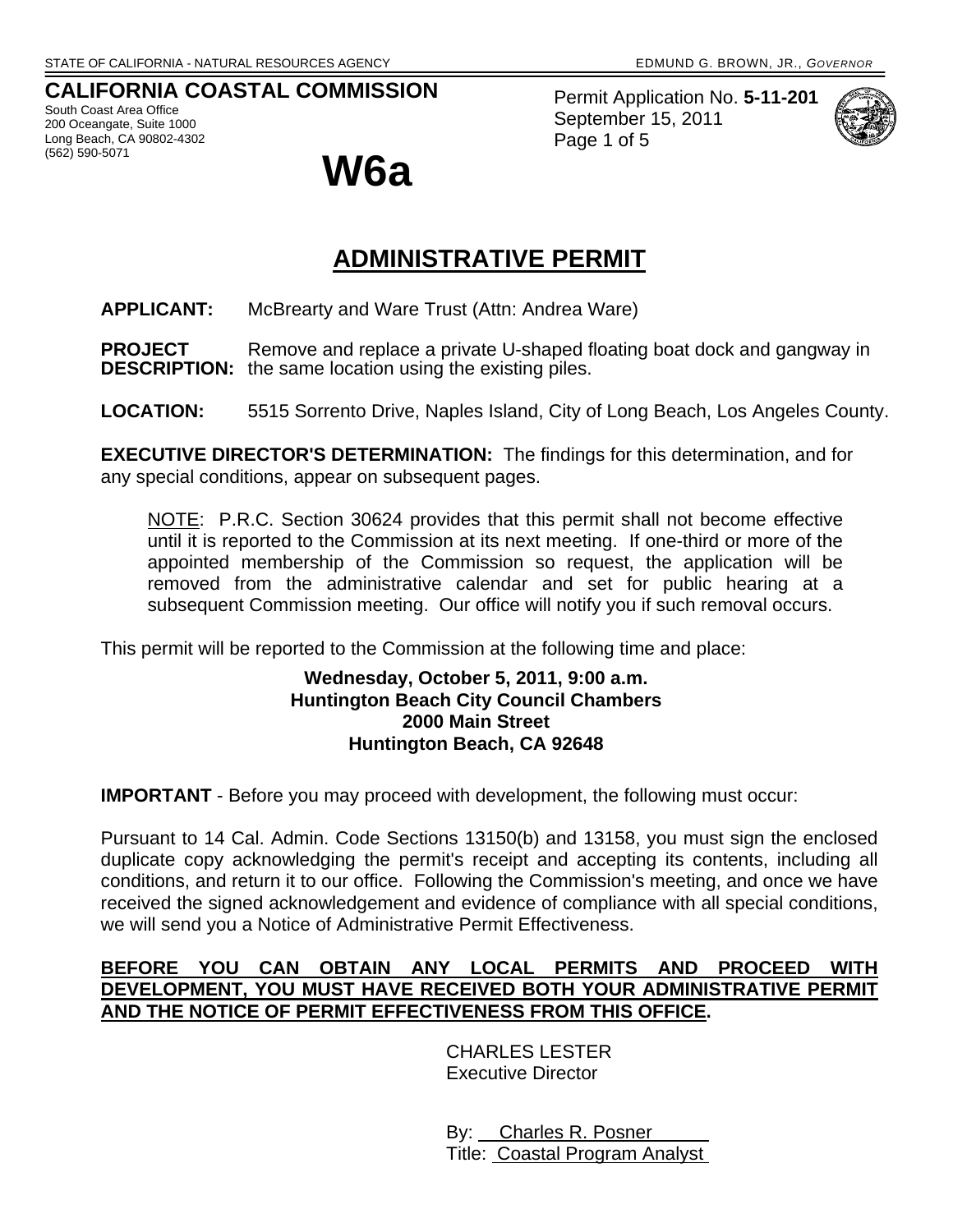# 5-11-201 Page 2 of 5

### **STANDARD CONDITIONS:**

- 1. Notice of Receipt and Acknowledgment. The permit is not valid and development shall not commence until a copy of the permit, signed by the permittee or authorized agent, acknowledging receipt of the permit and acceptance of the terms and conditions, is returned to the Commission office.
- 2. Expiration. If development has not commenced, the permit will expire two years from the date this permit is voted on by the Commission. Development shall be pursued in a diligent manner and completed in a reasonable period of time. Application for extension of the permit must be made prior to the expiration date.
- 3. Interpretation. Any questions of intent or interpretation of any term or condition will be resolved by the Executive Director or the Commission.
- 4. Assignment. The permit may be assigned to any qualified person, provided assignee files with the Commission an affidavit accepting all terms and conditions of the permit.
- 5. Terms and Conditions Run with the Land. These terms and conditions shall be perpetual, and it is the intention of the Commission and the permittee to bind all future owners and possessors of the subject property to the terms and conditions.

#### **SPECIAL CONDITIONS:** See Page Four.

#### **EXECUTIVE DIRECTOR'S DETERMINATION (continued):**

The Executive Director hereby determines that the proposed development is a category of development which, pursuant to PRC Section 30624, qualifies for approval by the Executive Director through the issuance of an Administrative Permit. Subject to Standard and Special Conditions as attached, said development is in conformity with the provisions of Chapter 3 of the Coastal Act of 1976 and will not have any significant impacts on the environment within the meaning of the California Environmental Quality Act. If located between the nearest public road and the sea, this development is in conformity with the public access and public recreation policies of Chapter 3.

# **FINDINGS FOR EXECUTIVE DIRECTOR'S DETERMINATION:**

#### **A. Project Description**

The proposed project involves the replacement of a private residential boat dock on Naples Island in southeast Long Beach (See Exhibits). The existing U-shaped dock float will be removed and replaced with a new U-shaped dock in the same location. The new dock float is the same size as the old one. The two existing concrete piles will remain in their current location and will secure the new dock float in place (Exhibit #3). The existing pier deck and gangway that connects the dock to the land will be replaced with a new same-sized 5'x 37' wooden pier deck and a 3'x 26' gangway (Exhibit #3). The existing T-pile and footing that support the wooden pier will remain in place.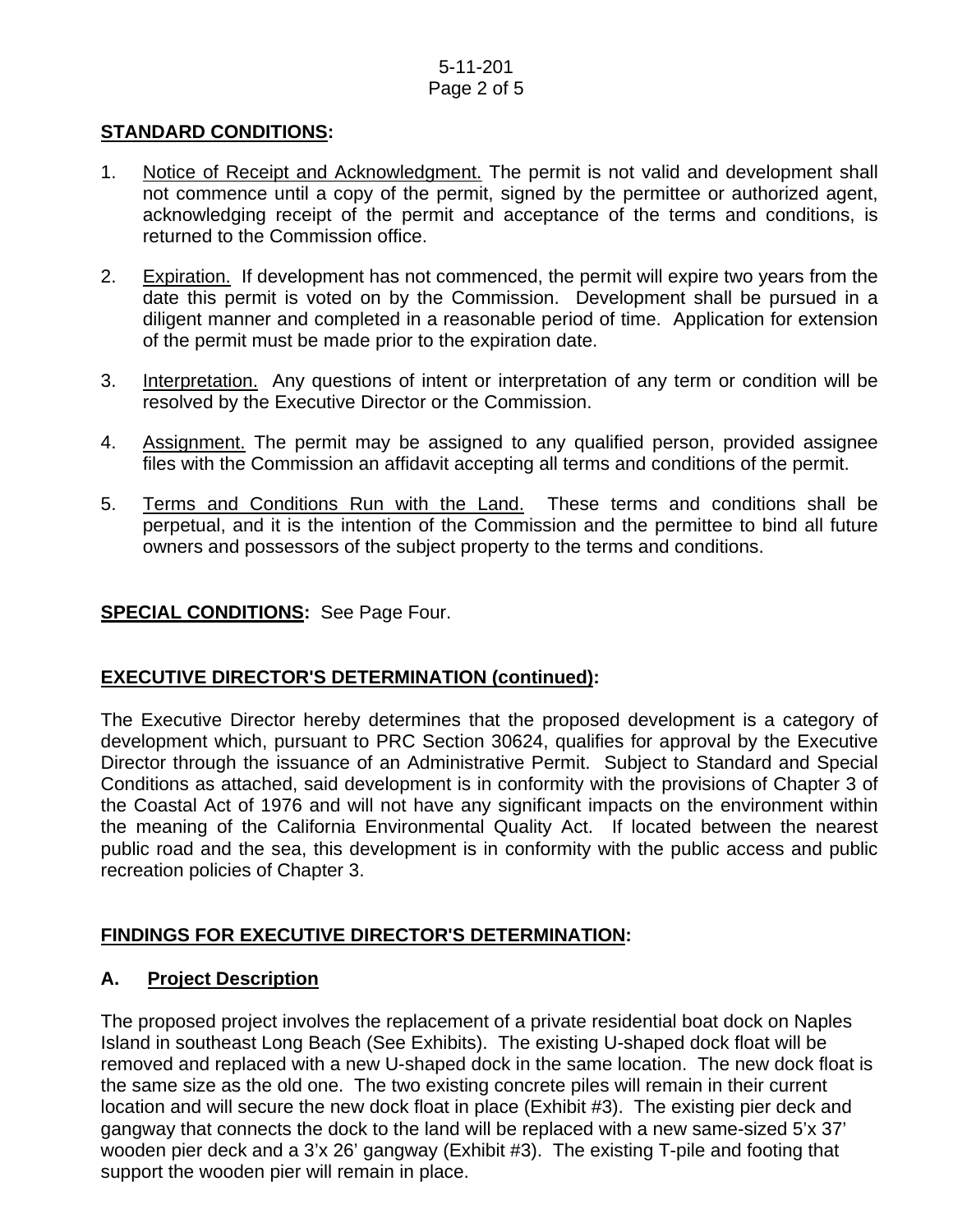The proposed project is in Alamitos Bay, situated between the sandy beach and the City Pierhead Line (Exhibit #5). The proposed dock is associated with an adjacent single-family residence and is for boating recreation purposes. The proposed project will not interfere with public access. Eelgrass beds will not be disturbed, as there is no bottom disturbance proposed or permitted. The proposed project has received an "Approval in Concept" stamp from the City of Long Beach Planning Department and the City of Long Beach Marine Bureau.

# **B. Recreational Marine Resources**

The proposed recreational boat dock development and its associated structures are an allowable and encouraged marine related use. The project design includes the minimum sized pilings and the minimum number of pilings necessary for structural stability. There are no feasible less environmentally damaging alternatives available. As conditioned, the project will not significantly adversely impact eelgrass beds and will not contribute to the dispersal of the invasive aquatic algae, *Caulerpa taxifolia*. Further, as proposed and conditioned, the project, which is to be used solely for recreational boating purposes, conforms with Sections 30224 and 30233 of the Coastal Act.

# **C. Water Quality**

The proposed dock work will be occurring on or within coastal waters. The storage or placement of construction material, debris, or waste in a location where it could be discharged into coastal waters would result in an adverse effect on the marine environment. To reduce the potential for construction related impacts on water quality, the Commission imposes special conditions requiring, but not limited to, the appropriate storage and handling of construction equipment and materials to minimize the potential of pollutants to enter coastal waters and for the use of on-going best management practices following construction. As conditioned, the Commission finds that the development conforms with Sections 30230 and 30231 of the Coastal Act.

#### **D. Public Access**

As conditioned, the proposed development will not have any new adverse impact on public access to the coast or to nearby recreational facilities. Thus, as conditioned, the proposed development conforms with Sections 30210 through 30214, Sections 30220 through 30224, and 30252 of the Coastal Act.

# **E. Local Coastal Program**

A coastal development permit is required from the Commission for the proposed development because it is located within the Commission's area of original jurisdiction. The Commission's standard of review for the proposed development is the Chapter 3 policies of the Coastal Act. The City of Long Beach certified LCP is advisory in nature and may provide guidance. The Commission certified the City of Long Beach LCP on July 22, 1980. As conditioned, the proposed development is consistent with Chapter 3 of the Coastal Act and with the certified LCP for the area.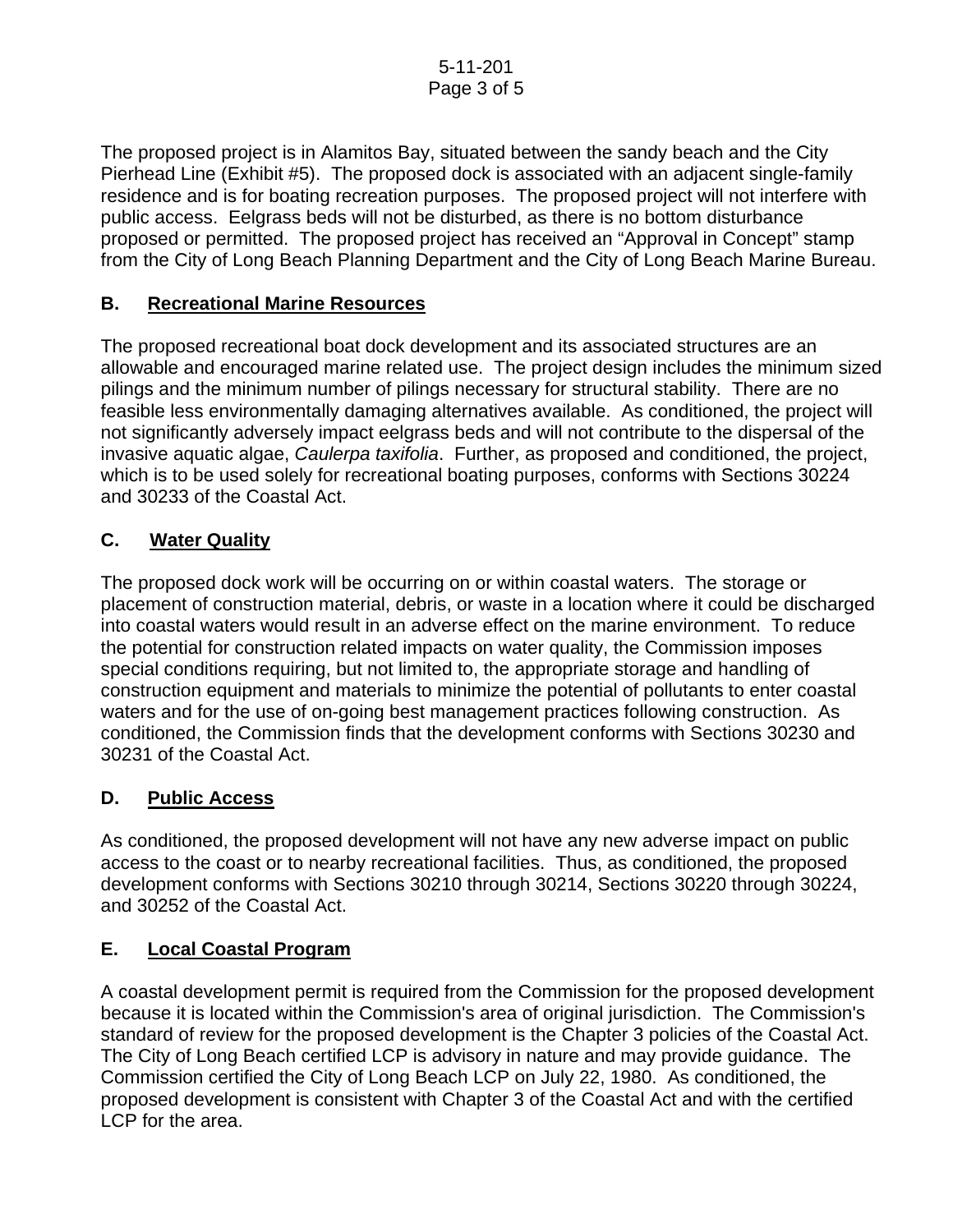# **F. California Environmental Quality Act (CEQA)**

As conditioned, there are no feasible alternatives or feasible mitigation measures available which would substantially lessen any significant adverse effect which the activity may have on the environment. Therefore, the Commission finds that the proposed project, as conditioned to mitigate the identified impacts, is the least environmentally damaging feasible alternative and can be found consistent with the requirements of the Coastal Act to conform to CEQA.

# **SPECIAL CONDITIONS:**

# **1. Permit Compliance**

 The permitted use of the approved development is for boating related uses only. All development must occur in strict compliance with the proposal as set forth in the application for permit, subject to any special conditions. Any deviation from the approved plans must be submitted for review by the Executive Director to determine whether an amendment to this coastal development permit is required.

# **2. Construction Responsibilities and Debris Removal**

- a) No construction materials, equipment, debris, or waste will be placed or stored where it may be subject to wave, wind, or rain erosion and dispersion.
- b) Any and all construction material shall be removed from the site within ten days of completion of construction and disposed of at an appropriate location.
- c) Machinery or construction materials not essential for project improvements are prohibited at all times in the subtidal or intertidal zones.
- d) If turbid conditions are generated during construction, a silt curtain will be utilized to control turbidity.
- e) Eelgrass shall not be disturbed.
- f) Floating booms will be used to contain debris discharged into coastal waters and any debris discharged will be removed as soon as possible but no later than the end of each day.
- g) Divers will recover non-buoyant debris discharged into coastal waters as soon as possible after loss.
- h) At the end of the construction period, the permittee shall inspect the project area and ensure that no debris, trash or construction material has been left on the shore or in the water, and that the project has not created any hazard to navigation.

#### **3. Best Management Practices (BMP) Program**

By acceptance of this permit, the applicant agrees that the long-term water-borne berthing of boat(s) in the approved dock and/or boat slip will be managed in a manner that protects water quality pursuant to the implementation of the following BMPs:

- a) Boat Cleaning and Maintenance Measures:
	- 1. In-water top-side and bottom-side boat cleaning shall minimize the discharge of soaps, paints and debris.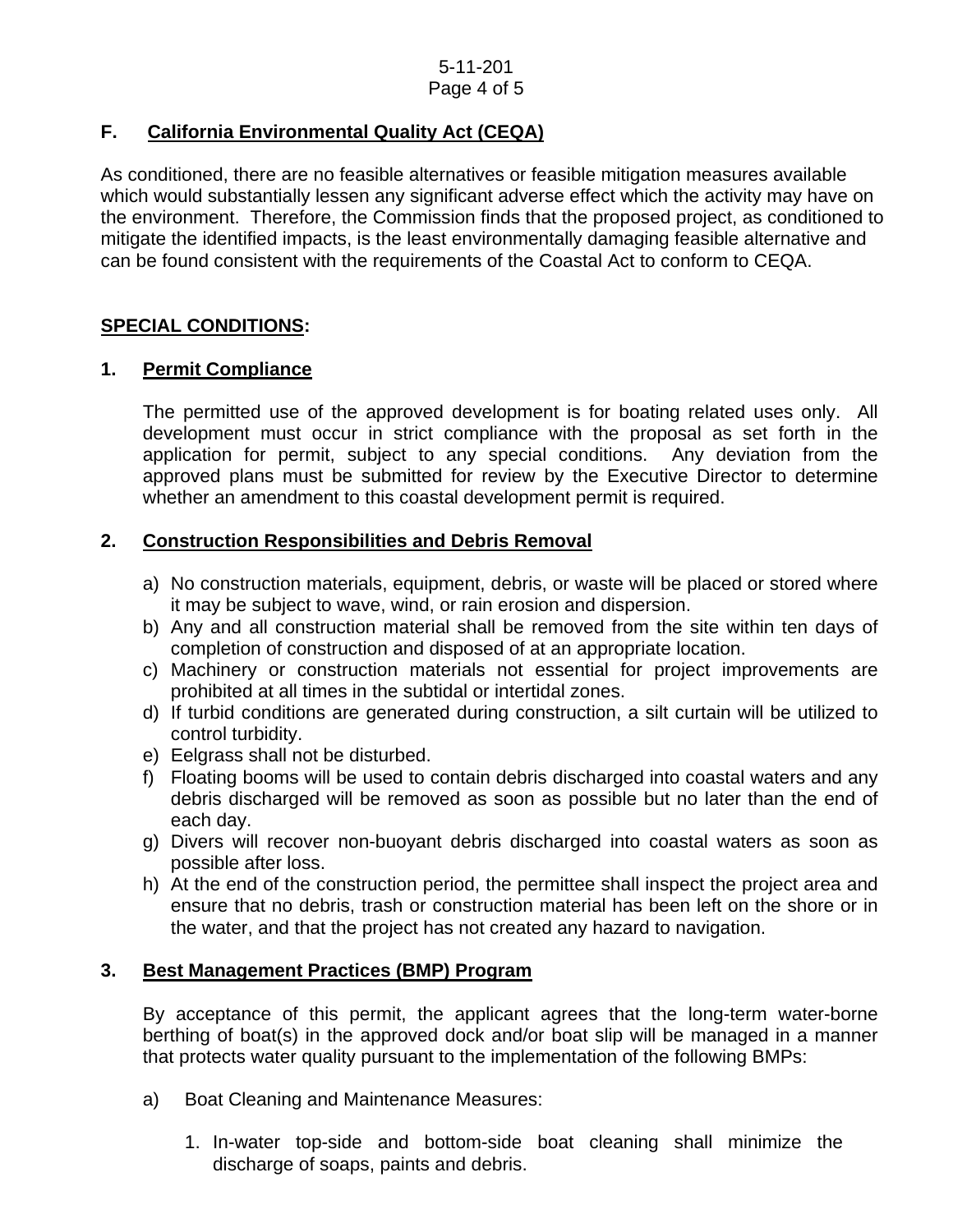#### 5-11-201 Page 5 of 5

- 2. In-the-water hull scraping or any process that occurs under water that results in the removal of paint from boat hulls is prohibited. Only detergents and cleaning components that are designated by the manufacturer as phosphate-free and biodegradable shall be used, and only minimal amounts shall be used.
- 3. The applicant shall minimize the use of detergents and boat cleaning and maintenance products containing ammonia, sodium hypochlorite, chlorinated solvents, petroleum distillates or lye.
- b) Solid and Liquid Waste Management Measures:

All trash, recyclables, and hazardous wastes or potential water contaminants, including old gasoline or gasoline with water, absorbent materials, oily rags, lead acid batteries, anti-freeze, waste diesel, kerosene and mineral spirits shall be disposed of in a proper manner and shall not at any time be disposed of in the water or gutter.

c) Petroleum Control Management Measures:

Oil absorbent materials should be examined at least once a year and replaced as necessary. The applicant shall recycle the materials, if possible, or dispose of them in accordance with hazardous waste disposal regulations. The boaters are encouraged to regularly inspect and maintain engines, seals, gaskets, lines and hoses in order to prevent oil and fuel spills. Boaters are also encouraged to use preventive engine maintenance, oil absorbents, bilge pump-out services, or steam cleaning services as much as possible to clean oily bilge areas. Clean and maintain bilges. Do not use detergents while cleaning. The use of soaps that can be discharged by bilge pumps is discouraged.

#### **4. Public Access along the Waterway**

The proposed project shall not interfere with public access and use of the public accessway that runs between the applicant's property and the beach.

# **ACKNOWLEDGMENT OF PERMIT RECEIPT/ACCEPTANCE OF CONTENTS:**

I/We acknowledge that I/we have received a copy of this permit and have accepted its contents including all conditions.

Applicant's Signature Date of Signing

\_\_\_\_\_\_\_\_\_\_\_\_\_\_\_\_\_\_\_\_\_\_\_\_\_\_\_\_ \_\_\_\_\_\_\_\_\_\_\_\_\_\_\_\_\_\_\_\_\_\_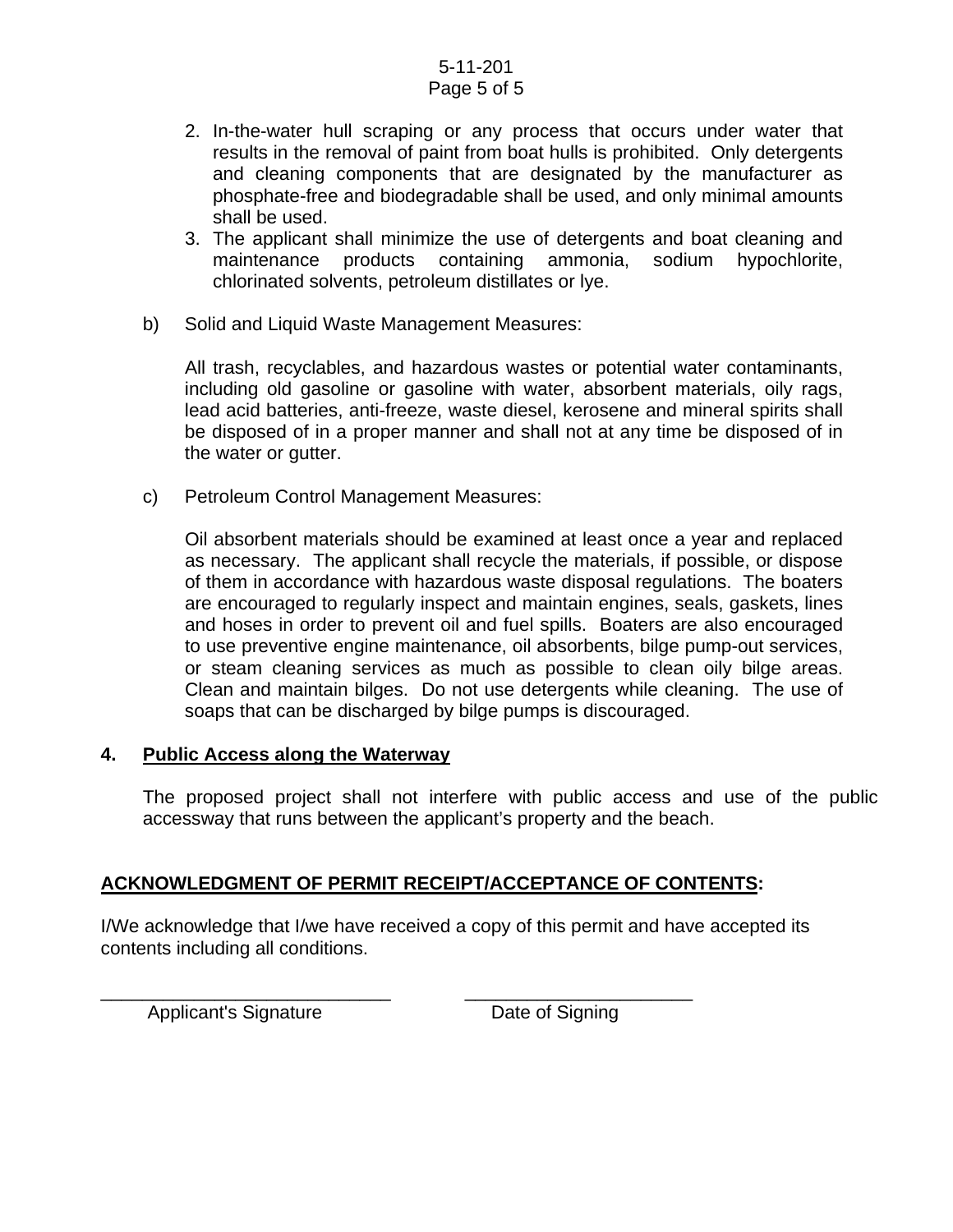# **City of Long Beach**

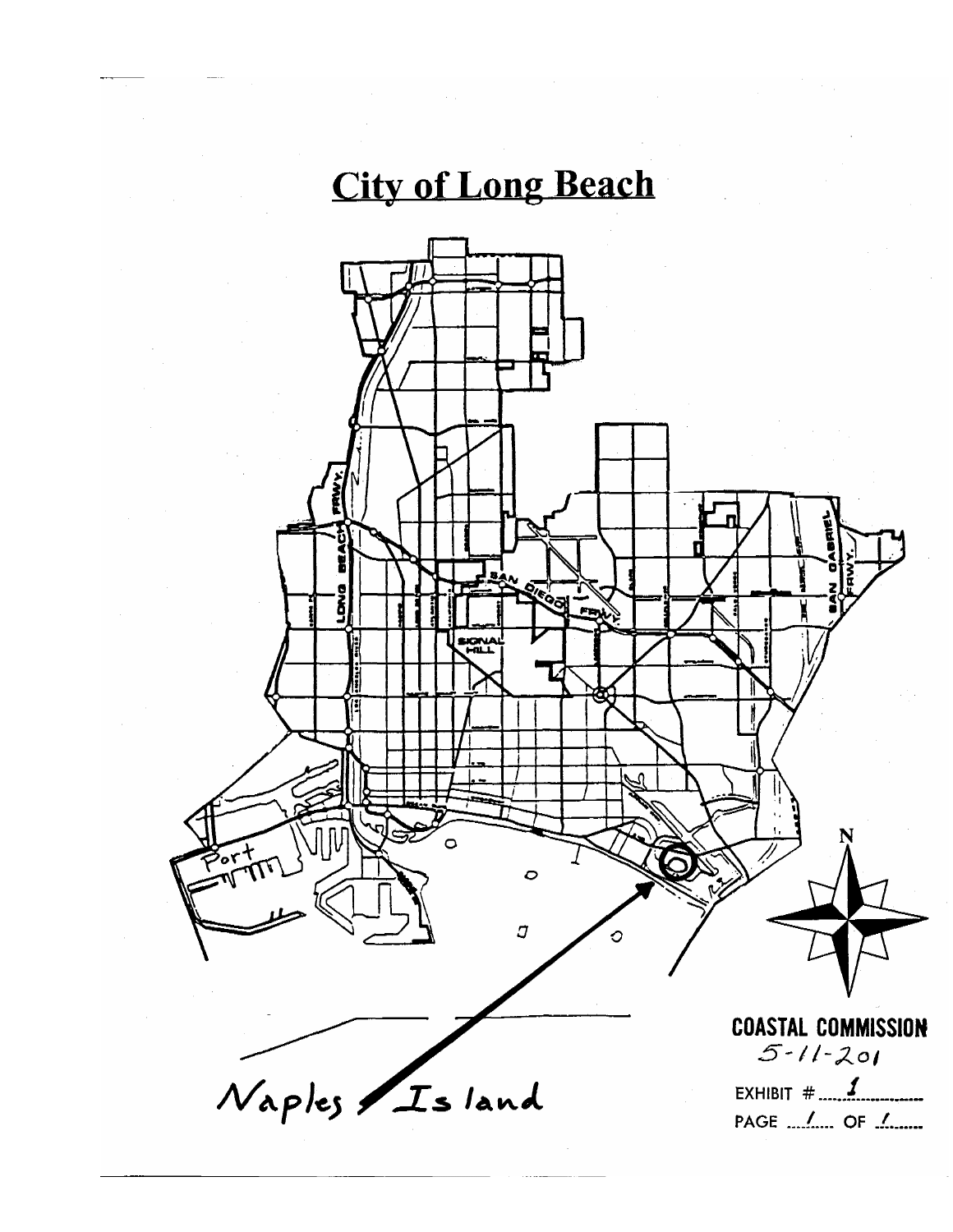